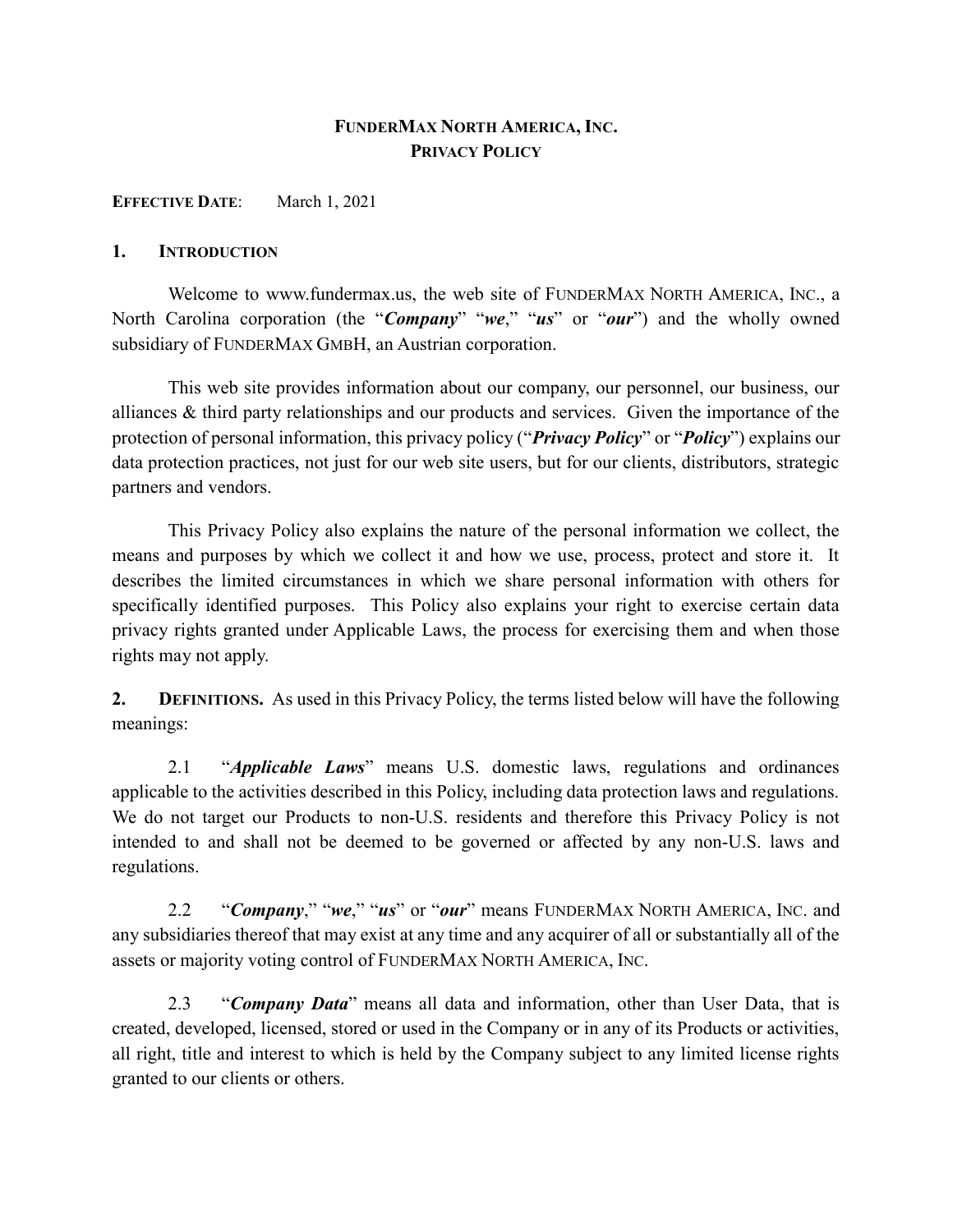2.4 "Cookies" are small pieces of information that a website may send to your browser while you are viewing a website.

2.5 "Personal Information" means, as defined in any Applicable Laws, any information relating to an identified or identifiable natural person (a "*data subject*") who can be identified, directly or indirectly, by reference to a personal or company identifier such as a name, identification number, email address, phone number, location data, online identifier or one or more other factors specific to a person's physical, physiological, business, cultural or social identity.

2.6 "Products" mean our architectural, digitally printed, laminate and natural panels for interior and exterior commercial use, and any and all other products developed, distributed or sold by us at any time.

2.7 "*User Data*" means a user's Personal Information, exclusive of any Company Data, that a user submits, emails, transmits or otherwise makes available to us through the use of this web site or otherwise from transactions with us, but only so long as such data retains its character as Personal Information and is not converted to a form that eliminates its character as Personal Information through anonymization, aggregation, de-identification or encryption.

2.8 "You," "your" or "user" means any and all of our web site visitors and other online or offline customers, clients, suppliers, distributors, vendors and/or users.

## 3. OUR WEB SITE IS FOR BUSINESS PURPOSES ONLY

Our web site describes the wide range of Products that we sell and distribute to a broad range of commercial clients. Our web site is for general commercial purposes only and is not intended for or directed to consumer transactions or for use with or by children. If we should learn that a user is underage, we will promptly remove that user's Personal Information from our databases and prevent them from using our web site or communications services.

## 4. HOW WE COLLECT PERSONAL INFORMATION

4.1 Overview. This section explains the sources, means and methods by which we may collect and process Personal Information and the purposes for which we do so.

4.2 User Account Set-Up. A user who subscribes to or accesses any Products, newsletters, AIA-certified courses or other services available on our web site will need to create an account, complete our online registration form and select or otherwise indicate the nature of the matters of interest to them. Your account data may include your name, physical address, phone numbers, email address and professional qualifications or experience. The source of your account data may be you or your employer. If you desire more information about our Products or desire to schedule a call with any of our representatives, you may do so online as well.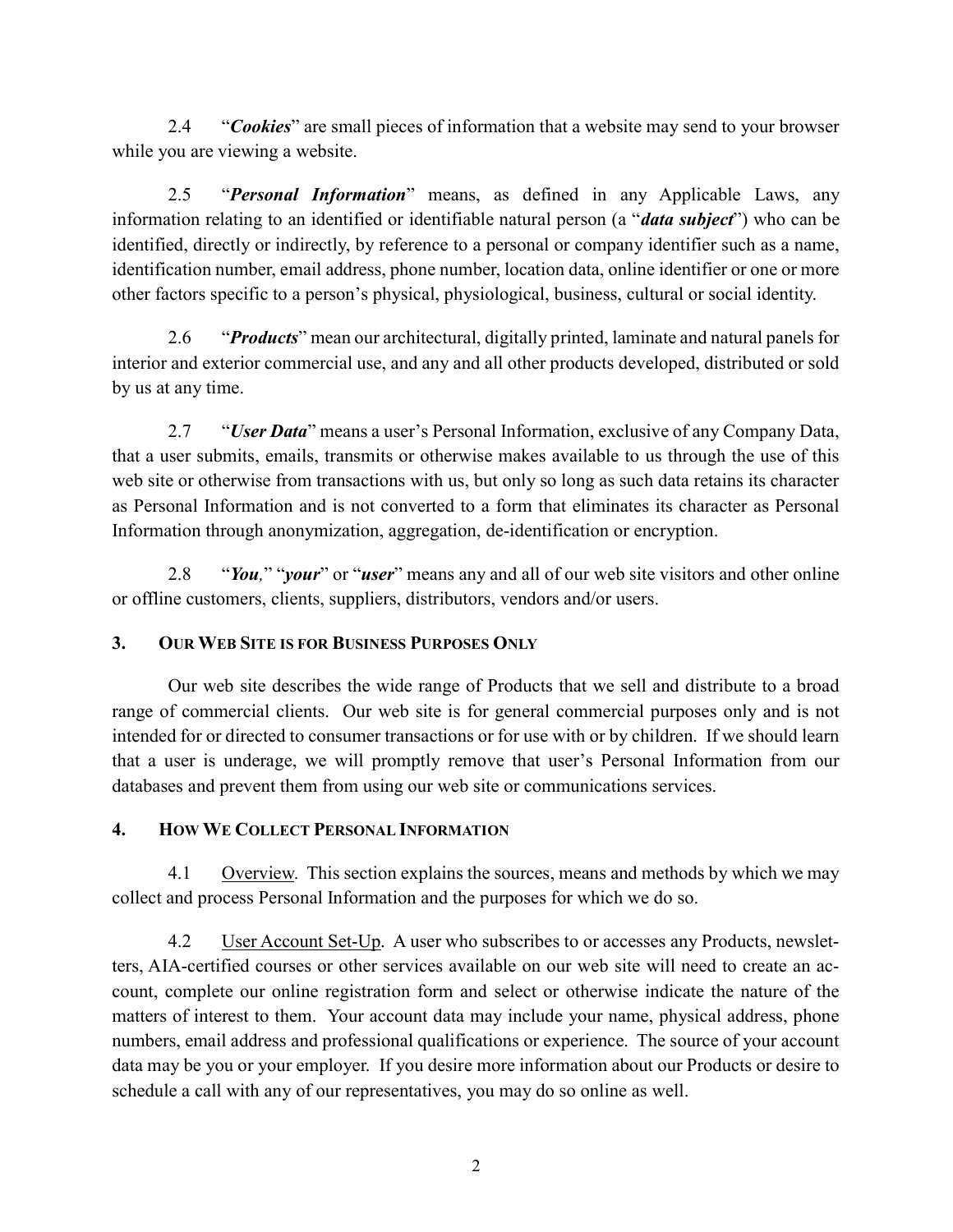4.3 Other Means of Collection. Other means and methods by which we collect Personal Information include, without limitation, the following:

 When you submit Personal Information to us voluntarily, including when you register an account, subscribe for newsletters, seek to locate a representative, communicate with our personnel or order, distribute, purchase and/or receive our Products or courses;

 When you communicate with us in any manner, we may collect and store any information that is contained in or otherwise associated with your communications, including internet protocol (IP) address, browser type and version, time zone setting and location, device operating system and other technologies you use to access our site or transact with us regarding our Products;

 Through Cookies and navigational data like Uniform Resource Locators (URLs) that we use to gather information about the date and time of any online visit or use and the solutions and information which you searched and viewed on our web site;

 Through third party services we use to track and analyze certain information from users of our web site such as statistical or demographic data and those third parties may use Cookies to help track user behavior that is provided to and retained by us;

 From third parties and public sources, including from data analytics providers or our own social media pages on Facebook, Instagram, LinkedIn, YouTube or Pinterest;

 From trade shows or marketing presentations we may make to you or to any group or gathering at which you are present;

 From your request for information about our Products whether online, in person or by telephone or from your contracting with us or preparing to contract with us for any of our Products or those of any of our third party licensors or business partners; and/or

 From receiving or responding to any warranty, service or support requests and/or any data subject requests.

## 5. CATEGORIES OF PERSONAL INFORMATION WE COLLECT

Applicable Laws generally require a listing of categories of Personal Information that a business collects and uses. These definitions tend to vary among applicable jurisdictions. All Personal Information that we collect is used in our business for the same general commercial purposes. Listed below are the general categories of Personal Information that we may collect, process and use, even though all of these categories of data do not all apply all of the time or as to all users: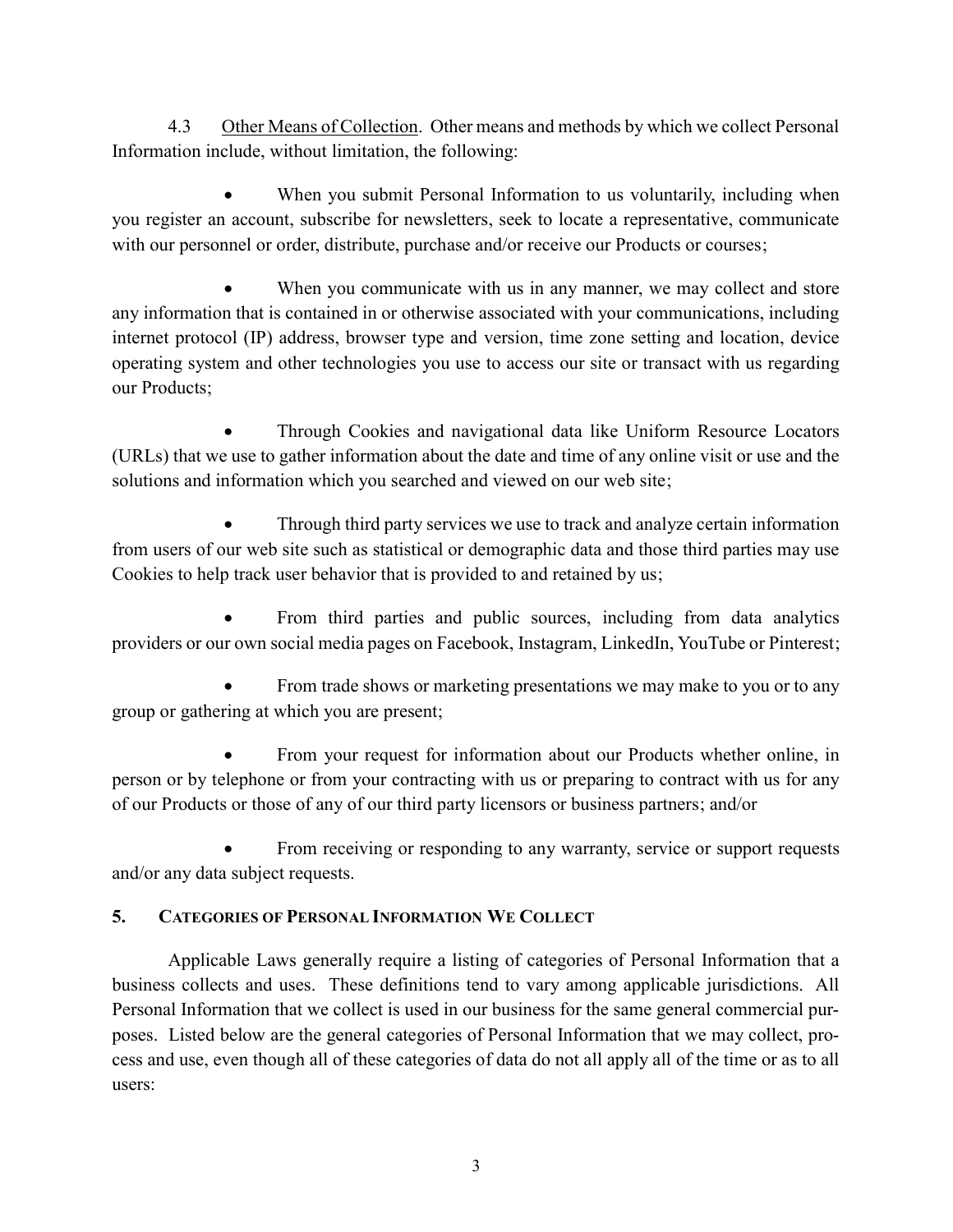| Category                                                  | <b>Examples</b>                                                                                                                                                                                           |
|-----------------------------------------------------------|-----------------------------------------------------------------------------------------------------------------------------------------------------------------------------------------------------------|
| A. Identifiers                                            | A real name, alias, postal address, unique personal identifier, online<br>identifier, Internet Protocol address, email address, account name,<br>device data or other similar identifiers.                |
| <b>B.</b> Commercial<br>information                       | Records of Products purchased, obtained or considered, contractual<br>relationships entered into with clients or distributors or other<br>purchasing or consumption histories, preferences or tendencies. |
| C. Internet or other<br>network activity                  | Web site browsing history, search history or information on a user's<br>interaction with a website or mobile application.                                                                                 |
| D. Geolocation data                                       | Physical location or movements.                                                                                                                                                                           |
| E. Inferences drawn<br>from other Personal<br>Information | Profile reflecting a person's preferences, characteristics,<br>predispositions, behavior, attitudes and aptitudes.                                                                                        |

# 6. HOW WE USE YOUR PERSONAL INFORMATION

6.1 Purposes. We use the Personal Information that is collected or received by us from our users for the purposes defined in this Policy and for the development, delivery and performance of our Products, including without limitation:

 To process your requests and provide you with access to our Products and services and to provide customer support to you, including through administering your account;

 To market our Products to you, including through your subscriptions to any of our email notifications, newsletters or courses;

 To respond to your requests and questions, resolve disputes and/or troubleshoot problems with our Products and to process information and payments relating to you interest in transactions with us or with any of our independent representatives;

 To improve the quality of and communicate with you about our online or offline business processes, including with regard to our web site or other aspects of our business;

 For testing, research, analysis and Product development, including to develop and improve our Products and to transact with our third party affiliates and business partners;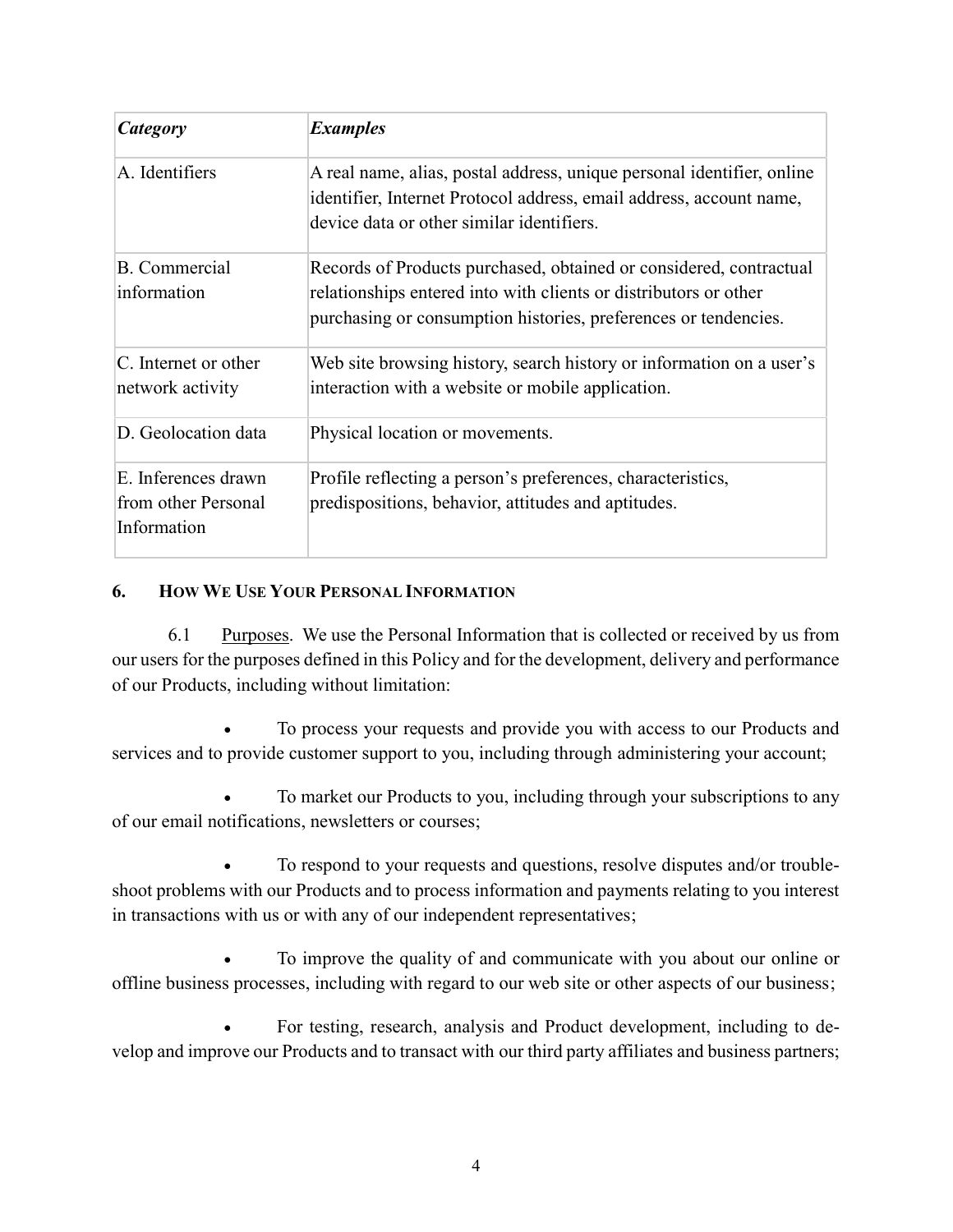To respond to law enforcement requests or as required by Applicable Laws, court order or governmental regulations and to prevent transactional fraud or diversion of the proceeds of our transactions with you;

 To process information so as to create anonymized, de-identified or encrypted information by removing information that can identify or lead to the identification of a data subject; and/or

 To evaluate or consummate a merger, divestiture, restructuring, reorganization, dissolution or other sale or transfer of some or all of our assets in which Personal Information collected and held by us is among the assets so sold or transferred.

6.2 We may also process your Personal Information where necessary for the establishment, exercise or defense of tax, audit or other legal rights or to exercise our rights, duties or obligations under Applicable Laws.

# 7. PROVIDING YOUR PERSONAL DATA TO OTHERS

7.1 WE DO NOT SELL YOUR PERSONAL DATA TO ANY THIRD PARTIES FOR MONETARY CONSIDERATION. We strive at all times to require that any third parties with which we share User Data in order to fulfill our transactions with you, to operate our business or to implement a request by you must have agreed in writing not to use such data for any other purpose than to support our business or after such data has been anonymized so that it is no longer traceable to our users.

7.2 We retain a U.S.-restricted customer relationship management (" $CRM$ ") database that is currently operating through HubSpot (referenced below). If a lead results in a new customer, that user's Personal Information is retained in our HubSpot database and added to our global CRM housed with FunderMax GmbH in Austria.

7.3 We may disclose your Personal Information to our authorized Company personnel or to our authorized independent sales representatives as necessary to process transactions for our Products in accordance with this Policy and as permitted by Applicable Laws. We ensure that all such authorized personnel are instructed as to the confidential nature of such Personal Information and have either executed confidentiality agreements or are otherwise subject to equivalent duties of confidentiality with regard thereto.

7.4 We may disclose your Personal Information to our authorized sub-processors and vendors who have executed confidentiality agreements or are otherwise subject to confidentiality obligations with regard to the processing of Personal Information including, when appropriate, the execution of data processing agreements.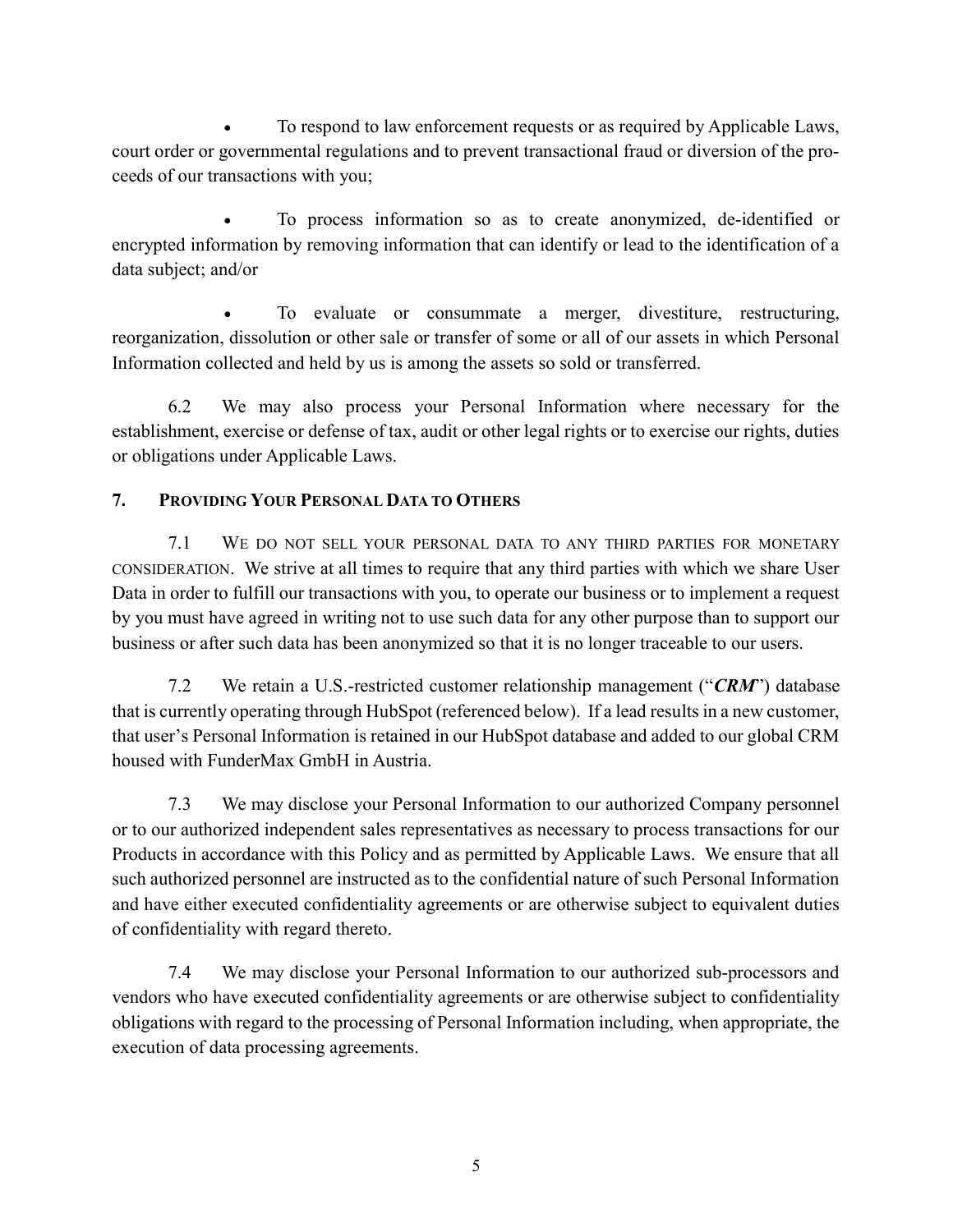7.5 While our invoices are generally paid by check or wire transfer, financial transactions relating to our Products or courses may be handled by our payment services providers (e.g., banks, credit card company, etc.). We will share transaction data with our payment services providers only if and to the extent necessary for purposes of processing payments or refunds or resolving issues relating to our user transactions.

7.6 We may also disclose your Personal Information when necessary for compliance with a legal obligation to which we are subject, in order to protect your vital interests or the vital interests of another natural person or where disclosure is necessary for the establishment or defense of legal claims or compliance with Applicable Laws.

7.7 Our current sub-processors and data analytics vendors are set forth below. This list is revised from time to time and you should refer back to this Privacy Policy or write to us at the address on the last page of this Policy to confirm our current sub-processors and vendors:

- Google Analytics https://www.google.com/policies/privacy/
- HubSpot https://legal.hubspot.com/

## 8. COOKIES THAT WE USE

8.1 A Cookie is a file containing an identifier (a string of letters and numbers) that is sent by a web server to a web browser and is stored by the browser. The identifier is then sent back to the server each time the browser requests a page from the server.

8.2 Cookies may be either "persistent" Cookies or "session" Cookies. A persistent Cookie will be stored by a web browser and will remain valid until its set expiry date, unless deleted by the user before the expiry date. A session Cookie, on the other hand, will expire at the end of the user session when the web browser is closed.

8.3 Cookies do not typically contain any information that personally identifies a user, but personal information that we store about you may be linked to the information stored in and obtained from Cookies

8.4 We use Cookies for the following primary purposes:

 Authentication: we use Cookies to identify you when you visit our web site and as you navigate our web site;

 Status: we use Cookies to help us to determine if you are logged into our web site;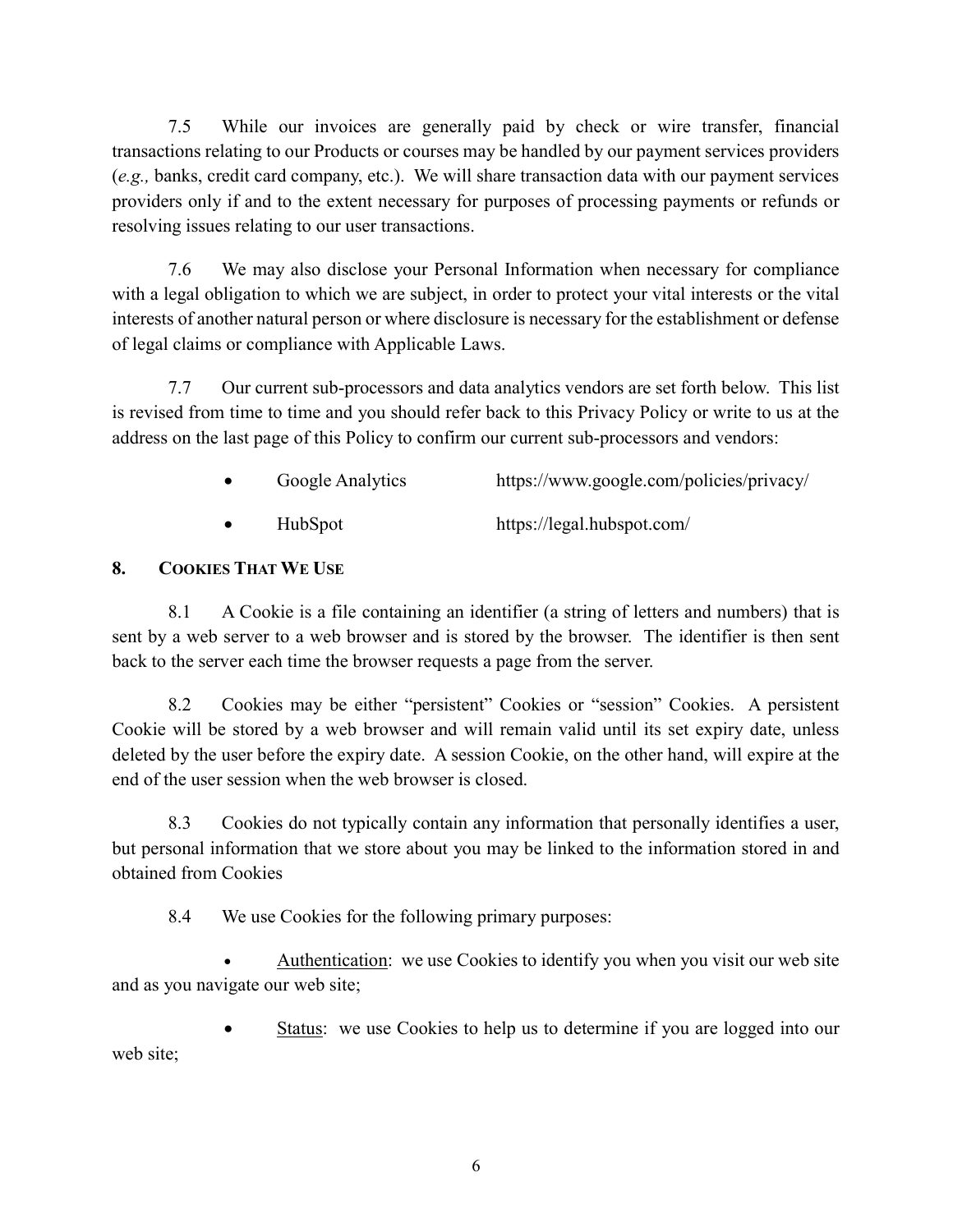Personalization: we use Cookies to store information about your preferences and to personalize the web site for you;

 Security: we use Cookies as an element of the security measures used to protect user accounts, including preventing fraudulent use of login credentials and to protect our web site and online transactions generally;

 Analytics: we use Cookies to help us to analyze the use and performance of our web site and to process transactions; and

 Cookie Consent: we use Cookies to store your preferences in relation to the use of Cookies more generally.

8.5 Our vendors use Cookies and those Cookies may be stored on your computer when you visit our web site. Most browsers allow you to refuse to accept Cookies and to delete Cookies. The methods for doing so vary from browser to browser, and from version to version. Blocking all Cookies will have a negative impact upon the usability of many web sites and if you block Cookies associated with our web site, you will not be able to use all the features on our web site.

8.6 We use Google Analytics to analyze the use of our web site. Google Analytics currently gathers information about web site use by means of Cookies but has announced the phasing out of its use of Cookies in favor of other online identifiers. The information gathered relating to our web site is used to create reports about the use of our web site. Google's privacy policy is located at the address identified in Section 7.7 above.

# 9. YOUR DATA SUBJECT RIGHTS

9.1 Overview. You have certain rights with regard to your Personal Information under Applicable Laws (collectively, "**Data Subject Rights**"). These rights are complicated and specific as to their scope and proper exercise. If you have any questions about the scope or effect of any of the following Data Subject Rights, you should contact us by the means and at the address set forth on the final page of this Policy.

9.2 When Data Subject Rights Do Not Apply. These Data Subject Rights only apply to the extent that the Personal Information at issue retains its character as Personal Information. Even then, certain Data Subject Rights are overridden by other legal authorities based on the specific data processing activities that are being conducted by us. We will explain if, when and why we cannot honor a specific Data Subject Right

9.3 Data Subject Rights Described. Your principal rights to Personal Information include one or more of the following privileges, which does not mean that all such rights exist in all cases or as to all users. IF YOU WISH TO EXERCISE ANY OF THESE RIGHTS, PLEASE CONTACT US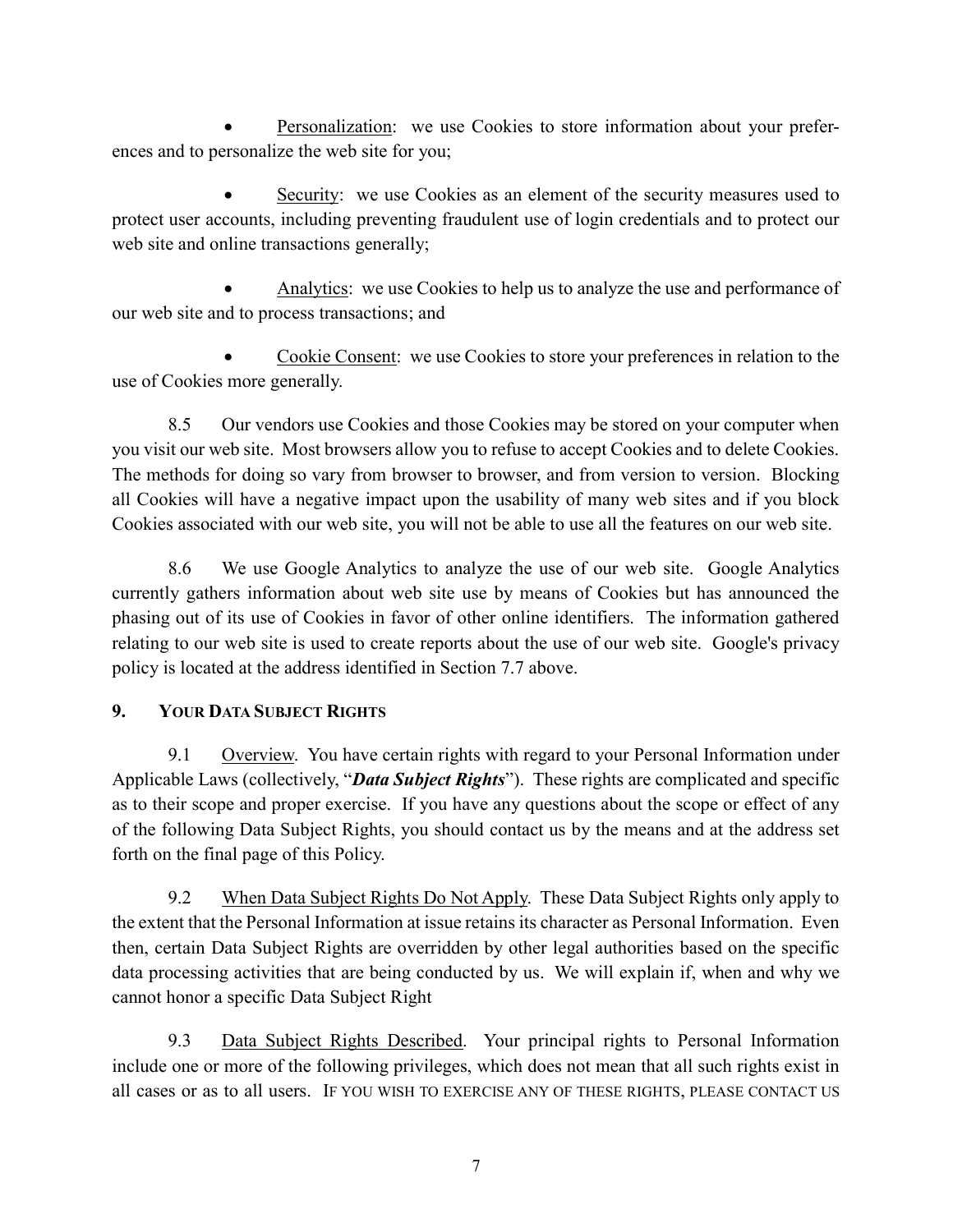USING THE DATA SUBJECT RIGHTS REQUEST FORM LOCATED ON THE "CONTACT US" PAGE OF OUR WEB SITE.

(a) The Right of Access. You have a right to have access to the Personal Information we have collected from you and to verify that we are using your Personal Information in accordance with this Policy. Upon your request, after verification of your identity, we will confirm what Personal Information we have collected from you, the purposes of our processing of such data and any third party recipients of such Personal Information. Provided that our rights and interests or the rights and interests of others are not affected, we will supply you with a copy of your Personal Information or inform you of the rights you may have with regard thereto.

(b) The Right of Rectification. You have the right to have any Personal Information that we hold which is inaccurate be corrected and, taking into account the purposes of our processing thereof, to have any incomplete Personal Information about you completed.

(c) The Right of Deletion. In some circumstances you have the right to the deletion of your Personal Information. Those circumstances include when (i) the Personal Information is no longer necessary in relation to the purposes for which it was collected or processed; (ii) you withdraw consent to any consent-based processing such as marketing; and/or (iii) our continued processing thereof violates this Policy or is unlawful. However, there are exceptions to the right of deletion, including when our retention and processing is necessary for compliance with this Policy or Applicable Laws.

(d) The Right to Data Portability. To the extent that the legal authority for our processing of your Personal Information is your consent or the processing is necessary for the performance of a contract with you, when such grounds no longer exist and we have no other need for your Personal Information for legal compliance purposes, you have the right to receive your Personal Information from us in a structured, commonly used and machine-readable format. However, this right does not apply where it is outweighed by our other lawful needs or when the return of it would adversely affect the rights or interests of others.

(g) The Right to Withdraw Consent. To the extent that our processing of your Personal Information is based solely upon your consent, such as when you subscribe to our newsletters and do not otherwise do business with us, you have the right to withdraw such consent at any time, and we will promptly terminate such processing of your Personal Information. A withdrawal of your consent does not affect the lawfulness of any processing based on consent before our receipt of your withdrawal of consent.

(g) Personal Information Sharing Opt-Out. Our users have the right to direct us to not share their personal information at any time with a third party sub-processor or vendor, which generally means our CRM vendors (the "right to opt-out"). To exercise the right to optout, a user may submit a request to us by submitting the Data Subject Access request form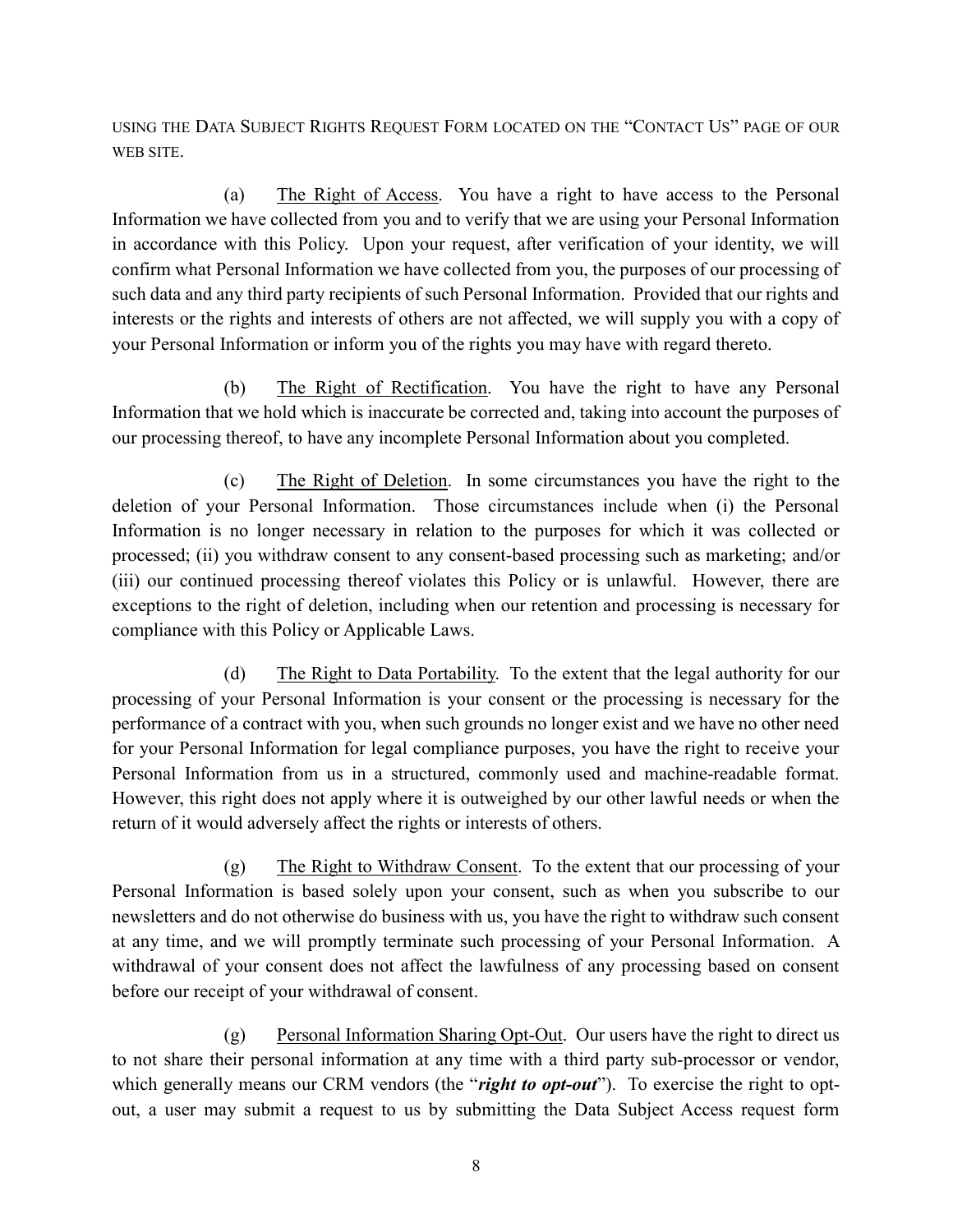referenced in Section 9.3 above. Once you make an opt-out request, we will wait at least twelve (12) months before asking you to reauthorize the sharing of your personal information. However, you may change your mind and opt back in to personal information sharing at any time in order to stay current with our sales and marketing offerings. You do not need to create an account with us to exercise your opt-out rights. We will only use personal information provided in an opt-out request to review and comply with the request.

#### 10. SECURITY OF PERSONAL INFORMATION

Taking into account the state of the art, the costs of implementation and the nature, scope, context and purposes of our processing of Personal Information, we have implemented and maintain appropriate technical and organizational measures to ensure a level of security appropriate to the risk of collecting, holding, using and processing your Personal Information.

#### 11. DATA RETENTION POLICIES

11.1 Our data retention policies are designed to comply with our legal obligations in relation to the retention and deletion of Personal Information, whether held by us or by any subprocessor or vendor. We will take such reasonable steps as necessary to ensure that any duty or obligation that we have under this Policy with regard to your Personal Information, including the return or erasure thereof, applies with equal effect to any sub-processor or vendor with which we share such data.

11.2 Personal Information that we process for any purpose will not be kept for longer than is necessary for the performance or completion of that purpose; *provided that* our legal rights, obligations and interests justify a substantial retention period for specific Personal Information beyond the period of active transactions with any such Data Subjects.

11.3 We will retain your Personal Information as follows:

(a) User Data that has retained its character as Personal Information will be held and retained by us for the longer of (i) your withdrawal of any consent for such data collected on the basis of your consent; (ii) your exercise of any right to erasure or portability of any User Data subject to such Data Rights; (iii) the minimum period necessary for us to fulfill the purposes of our tax, audit or other legal rights, duties and interests with regard to such User Data; and (iv) such longer period as permitted under Applicable Laws; and

(b) User Data for which its character as Personal Information has been eliminated will be retained by us in its anonymized, aggregated, de-identified or encrypted form as Company Data and will not be recoverable, erasable or returnable as Personal Information.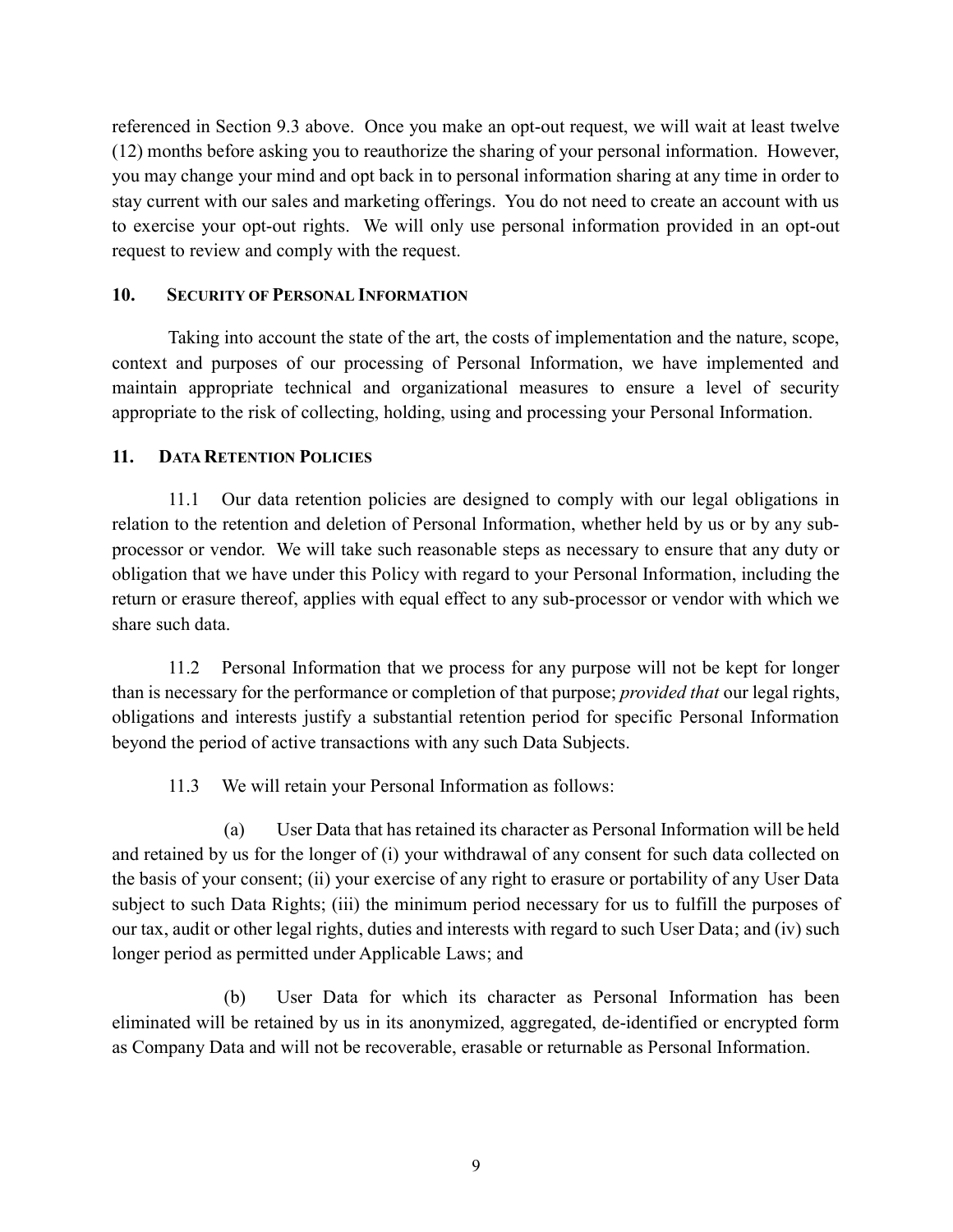11.4 Notwithstanding the foregoing, we may retain your Personal Information beyond the period set forth above where such retention is necessary for compliance with a legal obligation to which we are subject, in order to protect your vital interests or the vital interests of another natural person or for us to meet our tax, audit or other legal rights, duties and interests.

### 12. NON-DISCRIMINATION

We do not discriminate against any of our users for their exercise of any of their Data Subject Rights. Therefore, as a result of the exercise of any Data Subject Rights, we will not:

Deny a user any of our Products;

 Charge a user a different price or rate for Products, including through granting discounts or other benefits or imposing penalties;

Provide a user with a different level or quality of Products; or

 Suggest that a user may receive a different price or rate for Products or a different level or quality of Products.

### 13. AMENDMENTS

We may update this Privacy Policy from time to time by publishing a new version on our web site with updated Effective Date. You should check this web site periodically to ensure that you agree with and consent to any changes to this Policy. YOUR CONTINUED USE OF OUR WEB SITE AND/OR YOUR CONTINUED CONDUCT OF BUSINESS WITH US SHALL CONSTITUTE YOUR CONSENT TO THE THEN CURRENT VERSION OF THIS PRIVACY POLICY.

### 14. OUR CONTACT INFORMATION

14.1 This website is owned and operated by FUNDERMAX NORTH AMERICA, INC.

14.2 Our principal place of business is located at 9401-P Southern Pine Boulevard, Charlotte, North Carolina 28273 (USA), phone: (980) 299-0035.

### 14.3 You can contact us:

- (a) by mail to the address set forth in Section 14.2;
- (b) by using our website contact form posted at https://fundermax.us/contact/;

(c) by telephone at the number set forth in Section 14.2 or at any other contact number published on our web site from time to time; or